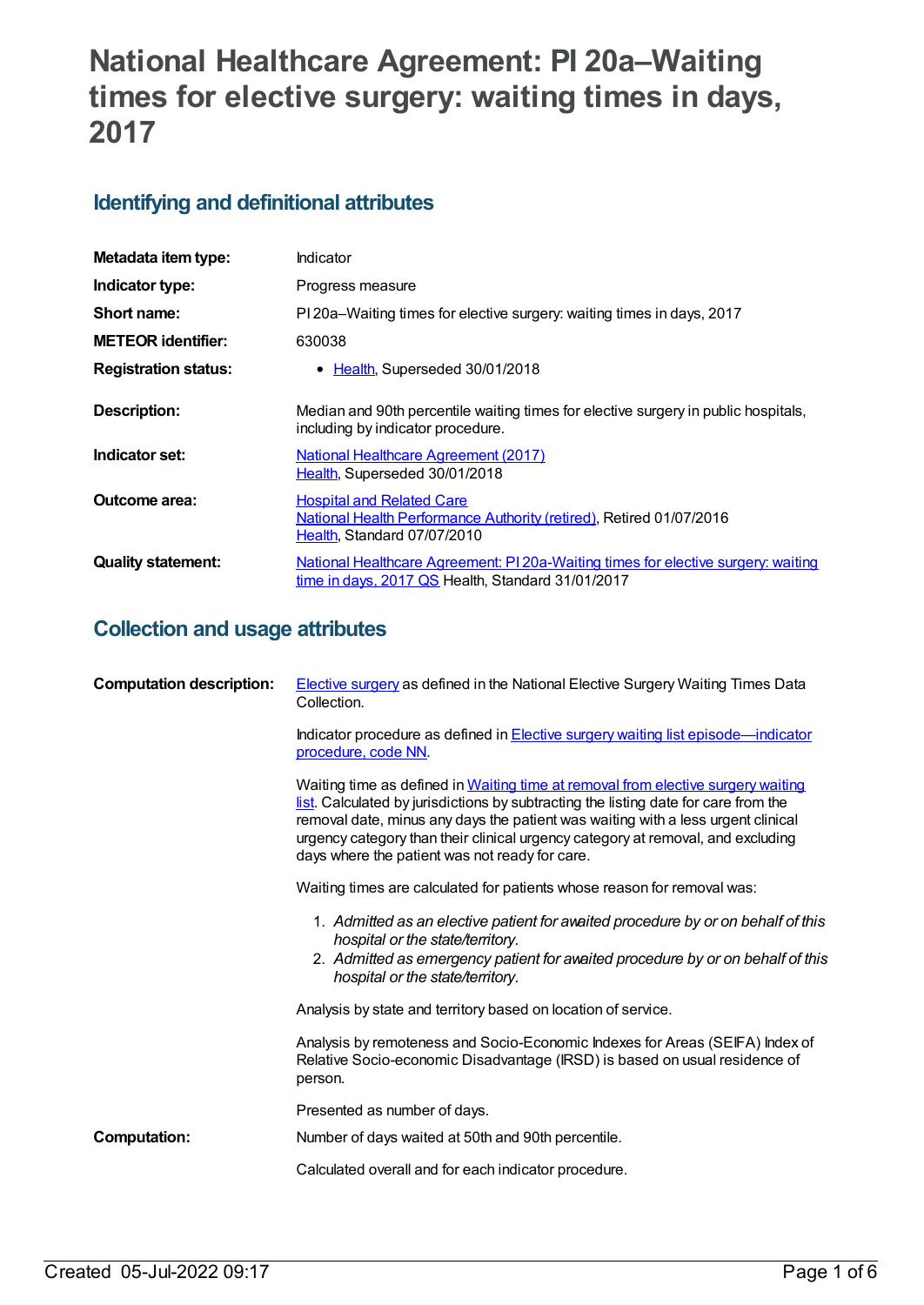Elective surgery waiting list [episode—reason](https://meteor.aihw.gov.au/content/471735) for removal from a waiting list, code N

#### **Data Source**

National Hospital Morbidity [Database](https://meteor.aihw.gov.au/content/394352) (NHMD)

**NMDS / DSS**

[Admitted](https://meteor.aihw.gov.au/content/535047) patient care NMDS 2014-15

**Guide for use**

Data source type: Administrative by-product data

#### **Data Element / Data Set**

Elective surgery waiting list [episode—reason](https://meteor.aihw.gov.au/content/471735) for removal from a waiting list, code N

**Data Source**

National Elective Surgery Waiting Times Data [Collection](https://meteor.aihw.gov.au/content/395071)

**NMDS / DSS**

Elective surgery waiting times [\(removals](https://meteor.aihw.gov.au/content/600056) data) NMDS 2015-16

**Guide for use**

Data source type: Administrative by-product data

### **Data Element / Data Set**

Elective surgery waiting list [episode—waiting](https://meteor.aihw.gov.au/content/471744) time (at removal), total days N[NNN]

**Data Source**

National Hospital Morbidity [Database](https://meteor.aihw.gov.au/content/394352) (NHMD)

**NMDS / DSS**

[Admitted](https://meteor.aihw.gov.au/content/535047) patient care NMDS 2014-15

**Guide for use**

Data source type: Administrative by-product data

### **Data Element / Data Set**

Elective surgery waiting list [episode—waiting](https://meteor.aihw.gov.au/content/471744) time (at removal), total days **N[NNN]** 

**Data Source**

National Elective Surgery Waiting Times Data [Collection](https://meteor.aihw.gov.au/content/395071)

**NMDS / DSS**

Elective surgery waiting times [\(removals](https://meteor.aihw.gov.au/content/600056) data) NMDS 2015-16

**Guide for use**

Data source type: Administrative by-product data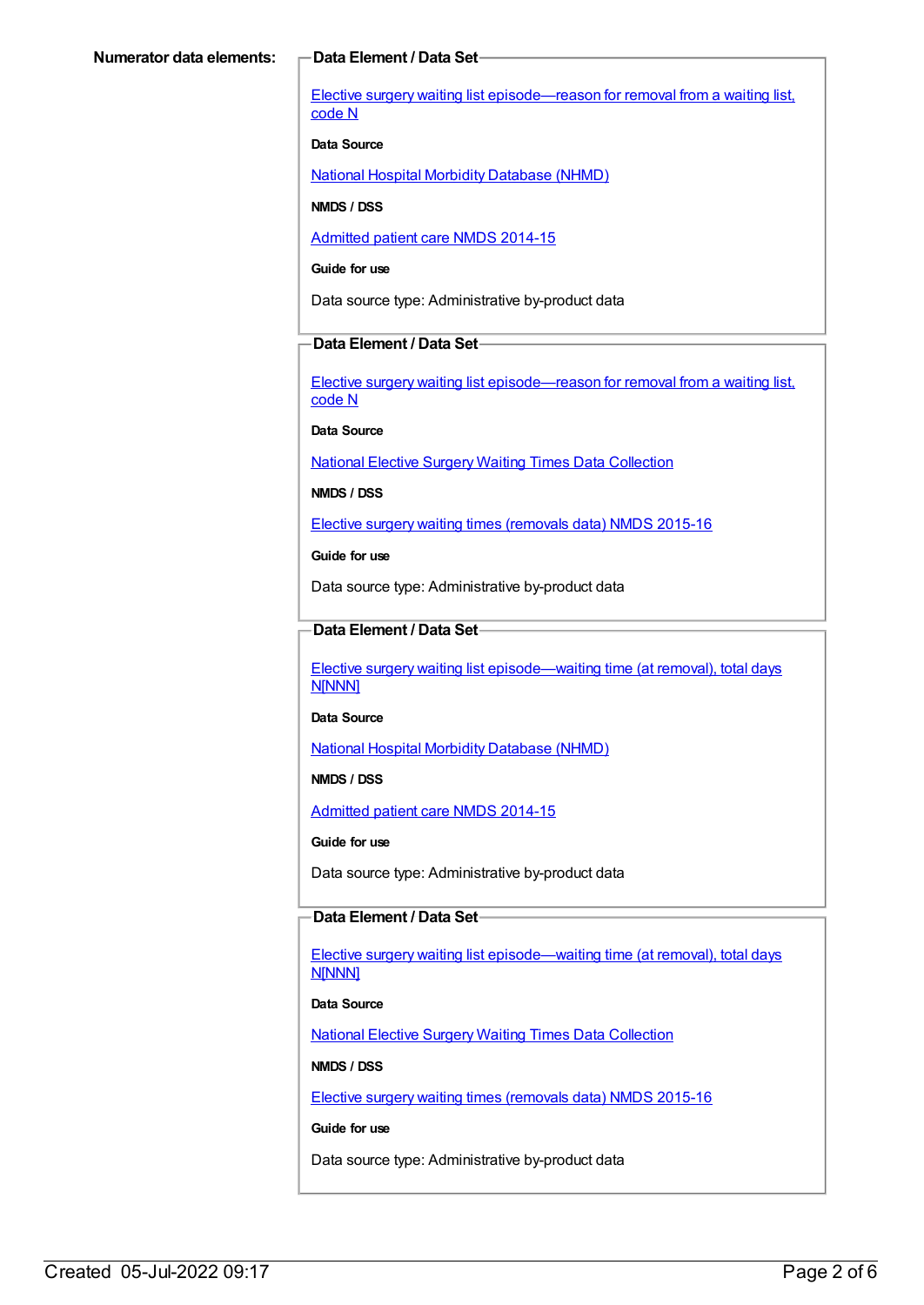**Disaggregation:** 2014–15 (revised following jurisdiction provision of elective surgery waiting times cluster data to the National Hospital Morbidity Database (NHMD)), 2015–16— State and territory, by indicator procedure (and total), by:

- peer group
- Indigenous status

2014–15 (revised following jurisdiction provision of elective surgery waiting times cluster data to the NHMD)—State and territory, by:

- remoteness (Australian Statistical Geography Standard (ASGS) Remoteness Structure)
- 2011 SEIFA IRSD quintiles

2014–15 (revised following jurisdiction provision of elective surgery waiting times cluster data to the NHMD)—Nationally, by (all not reported):

• 2011 SEIFA IRSD deciles

**Data Element / Data Set**

- selected indicator procedures (cataract extraction, cholecystectomy, coronary artery bypass graft, cystoscopy) by 2011 SEIFA IRSD quintiles
- indicator procedure, by peer group, by Indigenous status, by remoteness (ASGS Remoteness Structure).

Some disaggregations may result in numbers too small for publication.

Disaggregation by peer group uses the peer group classification as described in *Admitted patient care 2013–14: [Australian](http://www.aihw.gov.au/publication-detail/?id=60129550483) hospital statistics*.

**Disaggregation data elements:**

| Establishment-organisation identifier (Australian), NNX[X]NNNNN                                                                  |  |  |
|----------------------------------------------------------------------------------------------------------------------------------|--|--|
| <b>Data Source</b>                                                                                                               |  |  |
| <b>National Hospital Morbidity Database (NHMD)</b>                                                                               |  |  |
| NMDS / DSS                                                                                                                       |  |  |
| Admitted patient care NMDS 2014-15                                                                                               |  |  |
| Guide for use                                                                                                                    |  |  |
| Data source type: Administrative by-product data                                                                                 |  |  |
| Used to derive hospital peer group                                                                                               |  |  |
| <b>Data Element / Data Set-</b>                                                                                                  |  |  |
| Establishment-organisation identifier (Australian), NNX[X]NNNNN                                                                  |  |  |
| Data Source                                                                                                                      |  |  |
| <b>National Elective Surgery Waiting Times Data Collection</b>                                                                   |  |  |
| NMDS / DSS                                                                                                                       |  |  |
| Elective surgery waiting times (removals data) NMDS 2015-16                                                                      |  |  |
| Guide for use                                                                                                                    |  |  |
| Data source type: Administrative by-product data<br>Used for disaggregation by state/territory and to derive hospital peer group |  |  |
| Data Element / Data Set-                                                                                                         |  |  |
| Person-Indigenous status, code N                                                                                                 |  |  |
| <b>Data Source</b>                                                                                                               |  |  |
| <b>National Hospital Morbidity Database (NHMD)</b>                                                                               |  |  |
| NMDS / DSS                                                                                                                       |  |  |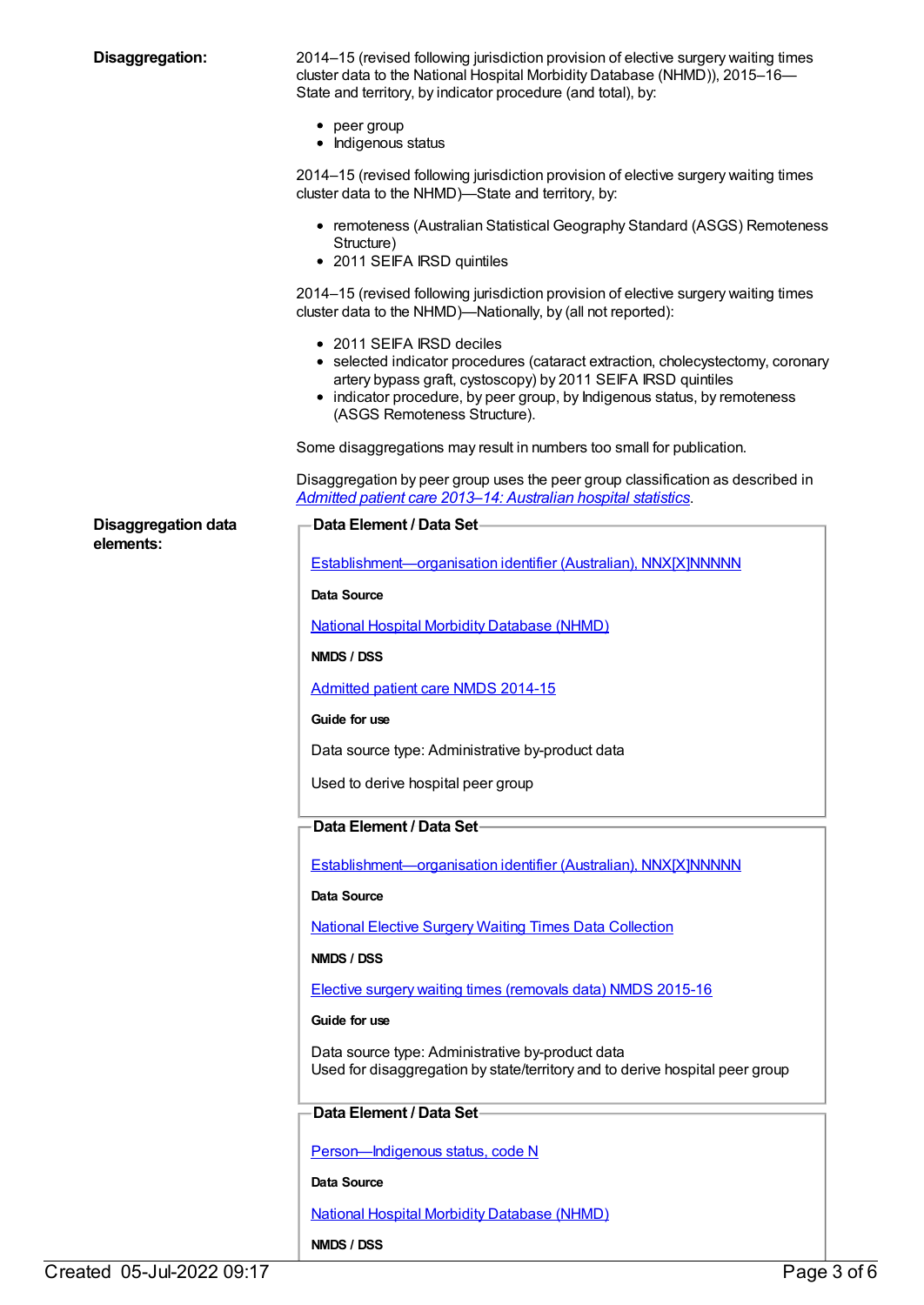#### [Admitted](https://meteor.aihw.gov.au/content/535047) patient care NMDS 2014-15

#### **Guide for use**

Data source type: Administrative by-product data

#### **Data Element / Data Set**

[Person—Indigenous](https://meteor.aihw.gov.au/content/291036) status, code N

**Data Source**

National Elective Surgery Waiting Times Data [Collection](https://meteor.aihw.gov.au/content/395071)

**NMDS / DSS**

Elective surgery waiting times [\(removals](https://meteor.aihw.gov.au/content/600056) data) NMDS 2015-16

**Guide for use**

Data source type: Administrative by-product data

### **Data Element / Data Set**

[Person—area](https://meteor.aihw.gov.au/content/469909) of usual residence, statistical area level 2 (SA2) code (ASGS 2011) N(9)

**Data Source**

National Hospital Morbidity [Database](https://meteor.aihw.gov.au/content/394352) (NHMD)

**NMDS / DSS**

[Admitted](https://meteor.aihw.gov.au/content/535047) patient care NMDS 2014-15

**Guide for use**

Data source type: Administrative by-product data

Used for disaggregation by state/territory, remoteness and SEIFA IRSD

### **Data Element / Data Set**

Elective surgery waiting list [episode—indicator](https://meteor.aihw.gov.au/content/472513) procedure, code NN

**Data Source**

National Hospital Morbidity [Database](https://meteor.aihw.gov.au/content/394352) (NHMD)

**NMDS / DSS**

[Admitted](https://meteor.aihw.gov.au/content/535047) patient care NMDS 2014-15

#### **Guide for use**

Data source type: Administrative by-product data

## **Data Element / Data Set**

Elective surgery waiting list [episode—indicator](https://meteor.aihw.gov.au/content/514033) procedure, code NN

**Data Source**

National Elective Surgery Waiting Times Data [Collection](https://meteor.aihw.gov.au/content/395071)

**NMDS / DSS**

Elective surgery waiting times [\(removals](https://meteor.aihw.gov.au/content/600056) data) NMDS 2015-16

**Guide for use**

Data source type: Administrative by-product data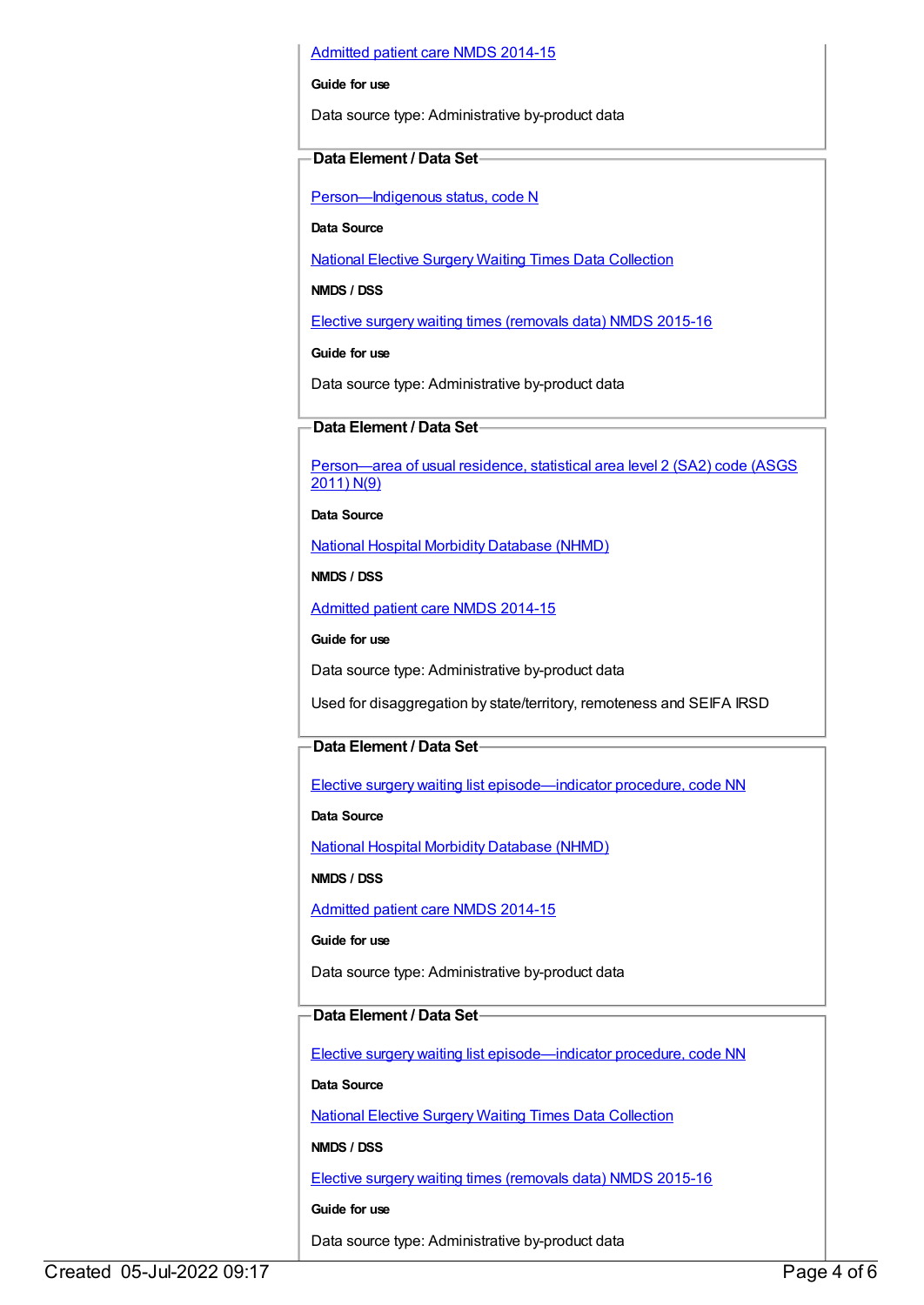**Comments:** Most recent data available for 2017 National Healthcare Agreement performance reporting: 2015–16.

> Indicator procedures are a subset of all procedures, e.g. in 2007–08, approximately 65% of removals did not fall into one of the defined indicator procedures.

For 2014–15 data, the 2011 SEIFA IRSD quintile and decile data will be produced using the Australian Statistical Geography Standard geographical unit of Statistical Area Level 2.

The scope of the National Elective Surgery Waiting Times Data Collection is patients removed from waiting lists for elective surgery which are managed by public acute hospitals.

Note that for the 2015 and previous reports, disaggregations by public hospital peer group for this indicator were calculated using the peer group classification method as reported in *[Australian](http://www.aihw.gov.au/publication-detail/?id=10737421633) hospital statistics 2010–11*.

## **Representational attributes**

| Median                  |
|-------------------------|
| Real                    |
| Time (e.g. days, hours) |
| <b>NINN1</b>            |
|                         |

## **Indicator conceptual framework**

| <b>Framework and</b> | <b>Accessibility</b> |
|----------------------|----------------------|
| dimensions:          |                      |

# **Data source attributes**

| Data sources:                    | Data Source                                                    |
|----------------------------------|----------------------------------------------------------------|
|                                  | <b>National Hospital Morbidity Database (NHMD)</b>             |
|                                  | <b>Frequency</b>                                               |
|                                  | Annual                                                         |
|                                  | Data custodian                                                 |
|                                  | Australian Institute of Health and Welfare                     |
|                                  | Data Source                                                    |
|                                  | <b>National Elective Surgery Waiting Times Data Collection</b> |
|                                  | <b>Frequency</b>                                               |
|                                  | Annual                                                         |
|                                  | Data custodian                                                 |
|                                  | Australian Institute of Health and Welfare                     |
| <b>Accountability attributes</b> |                                                                |
|                                  |                                                                |

| <b>Reporting requirements:</b>  | National Healthcare Agreement              |
|---------------------------------|--------------------------------------------|
| <b>Organisation responsible</b> | Australian Institute of Health and Welfare |
| for providing data:             |                                            |